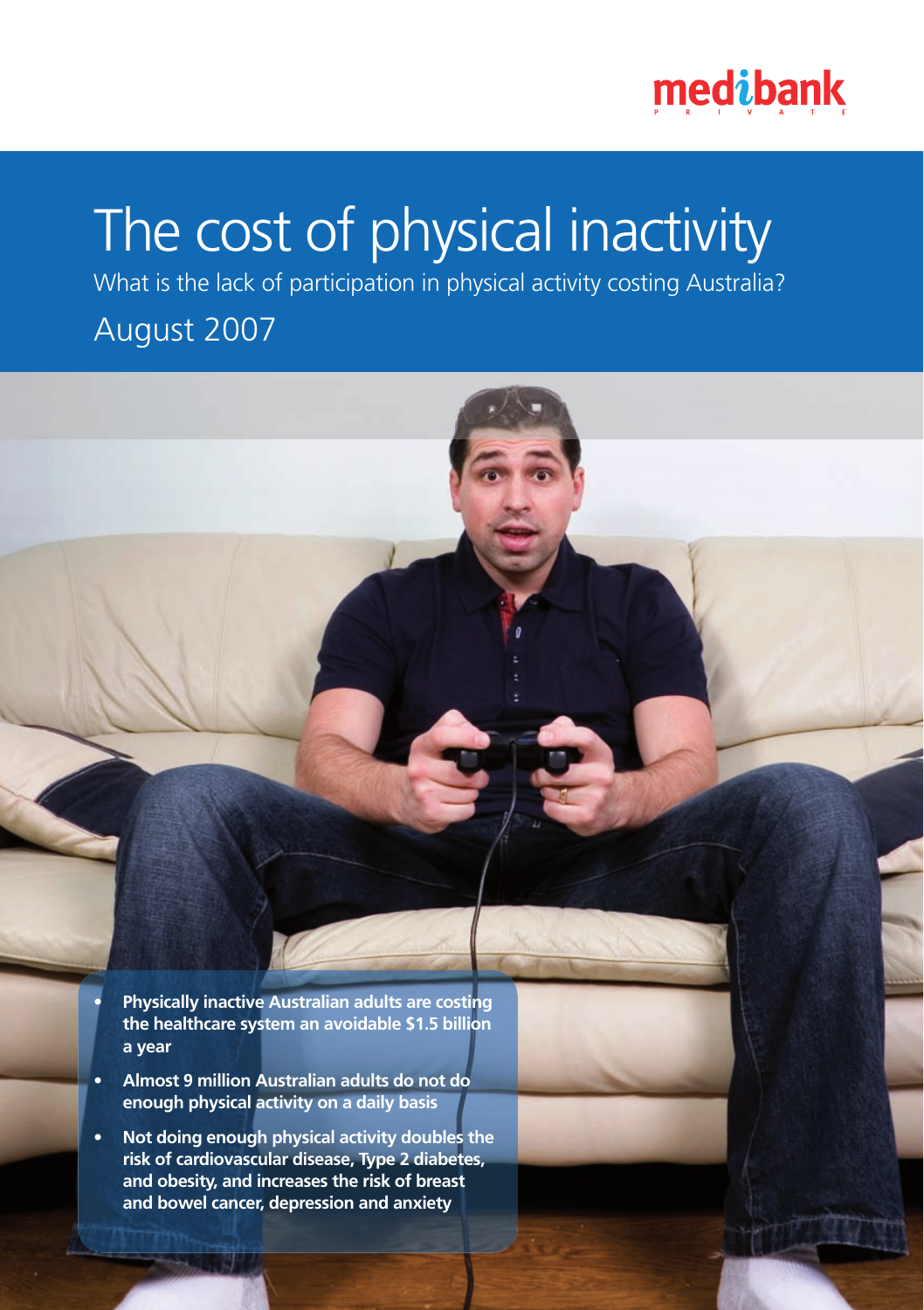# **Contents**

- What is physical inactivity costing Australia?
- How much activity is enough?
- The health impacts of physical inactivity
- Other costs of physical inactivity
- Need help getting active?

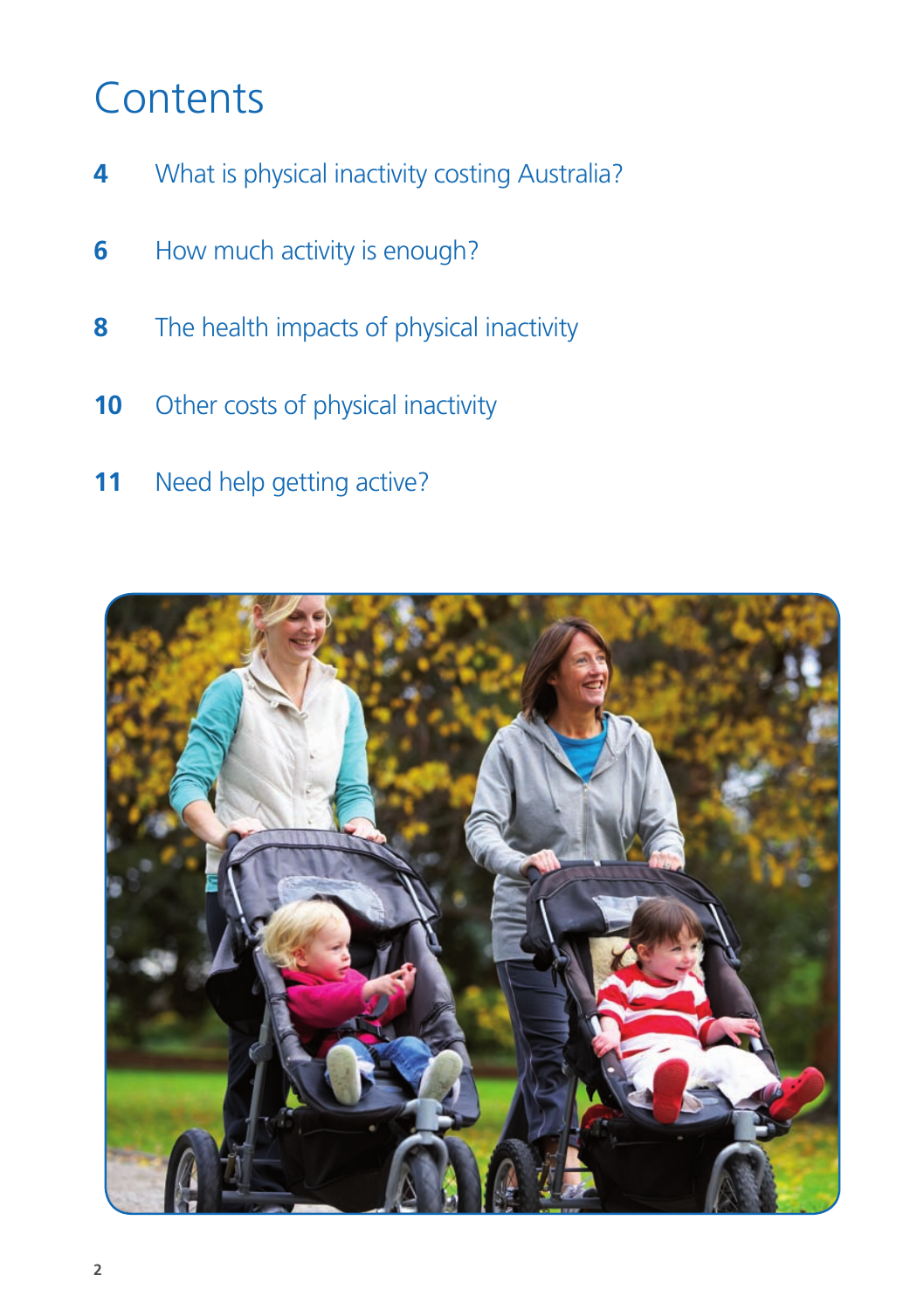# Australia is a sport loving nation

Many of us live and breathe to support our favourite sporting team, we thrive on sporting rivalries between club, state, and country. As a nation we pride ourselves on our passion for sport being second to none around the world.

However, new research confirms our sports obsession is not reflected in our sports participation and the lack of participation in physical activity in Australia is costing many people their health, in some cases their life, and costing the economy significantly.

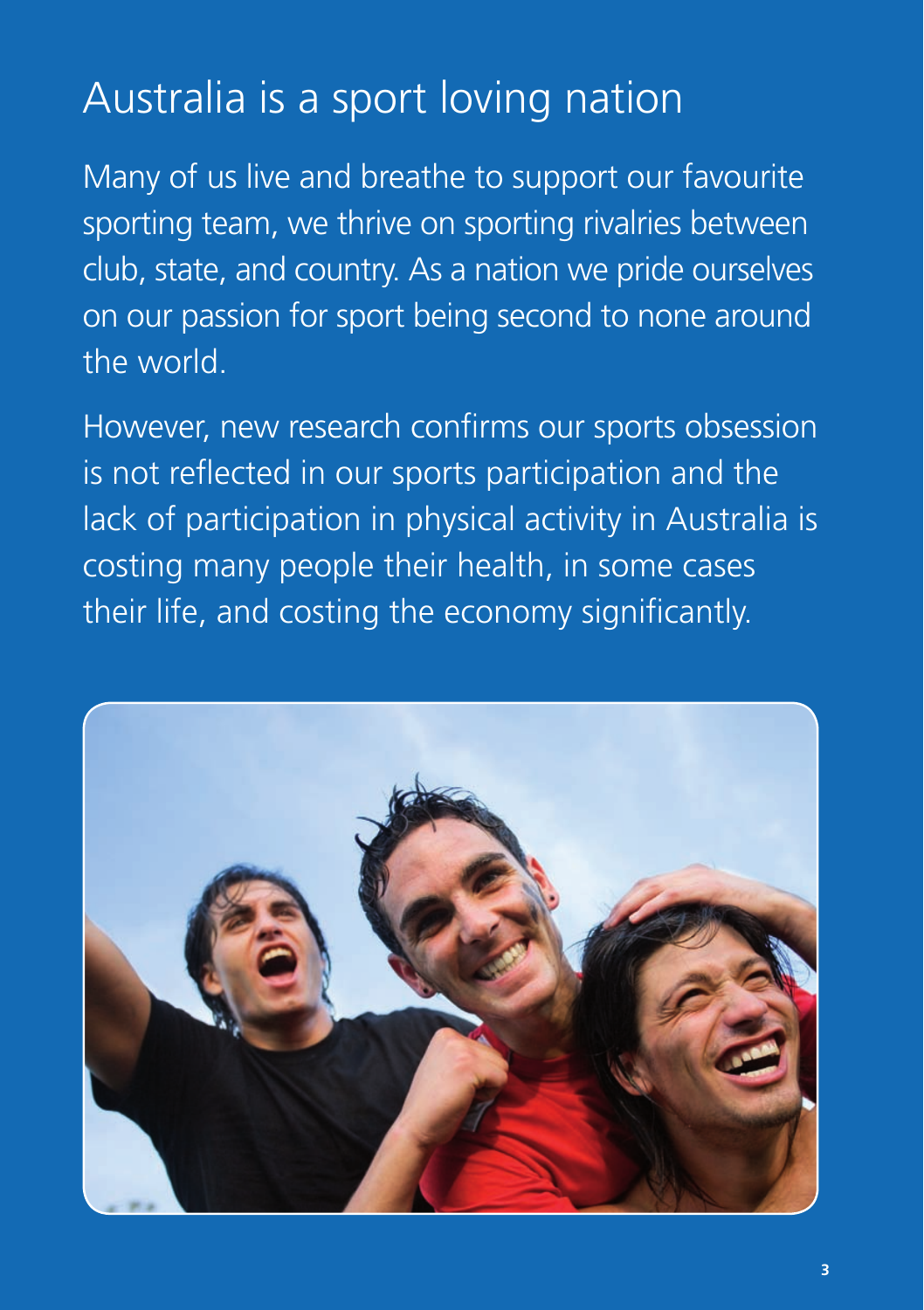# What is physical inactivity costing Australia?

### **If more Australians were physically active for just 30 minutes a day1 the Australian healthcare system could save \$1.5 billion a year, whilst creating a healthier community.**

For the first time, Medibank Private has put a dollar figure on the cost of physical inactivity to the Australian healthcare system.

Research commissioned by Medibank Private, conducted by Econtech (an independent economic consultancy), has calculated the gross and net direct health costs of physical inactivity of seven medical conditions:

- Coronary heart Breast cancer disease (CHD) • Colon cancer
	-
- Stroke Depression
- Type 2 diabetes Falls
	-
	-

The research estimated the direct costs, attributable to physical inactivity, for the seven medical conditions, based on medical evidence showing a strong relationship between physical inactivity and the increased risk of mortality and/or incidence of these conditions.

The research revealed 17% of the total health cost of treating these seven conditions can be attributed to physical inactivity amongst Australian adults<sup>2</sup> – equating to \$1.5 billion in direct healthcare costs.



*1 The National Physical Activity guidelines (NPA guidelines) for Australians recommend 30 minutes of moderate-intensity physical activity a day as the minimum requirement for good health. However, to be considered 'physically active' the NPA Survey states you should participate in at least 150 minutes of moderate-intensity physical activity over at least five sessions in a week.*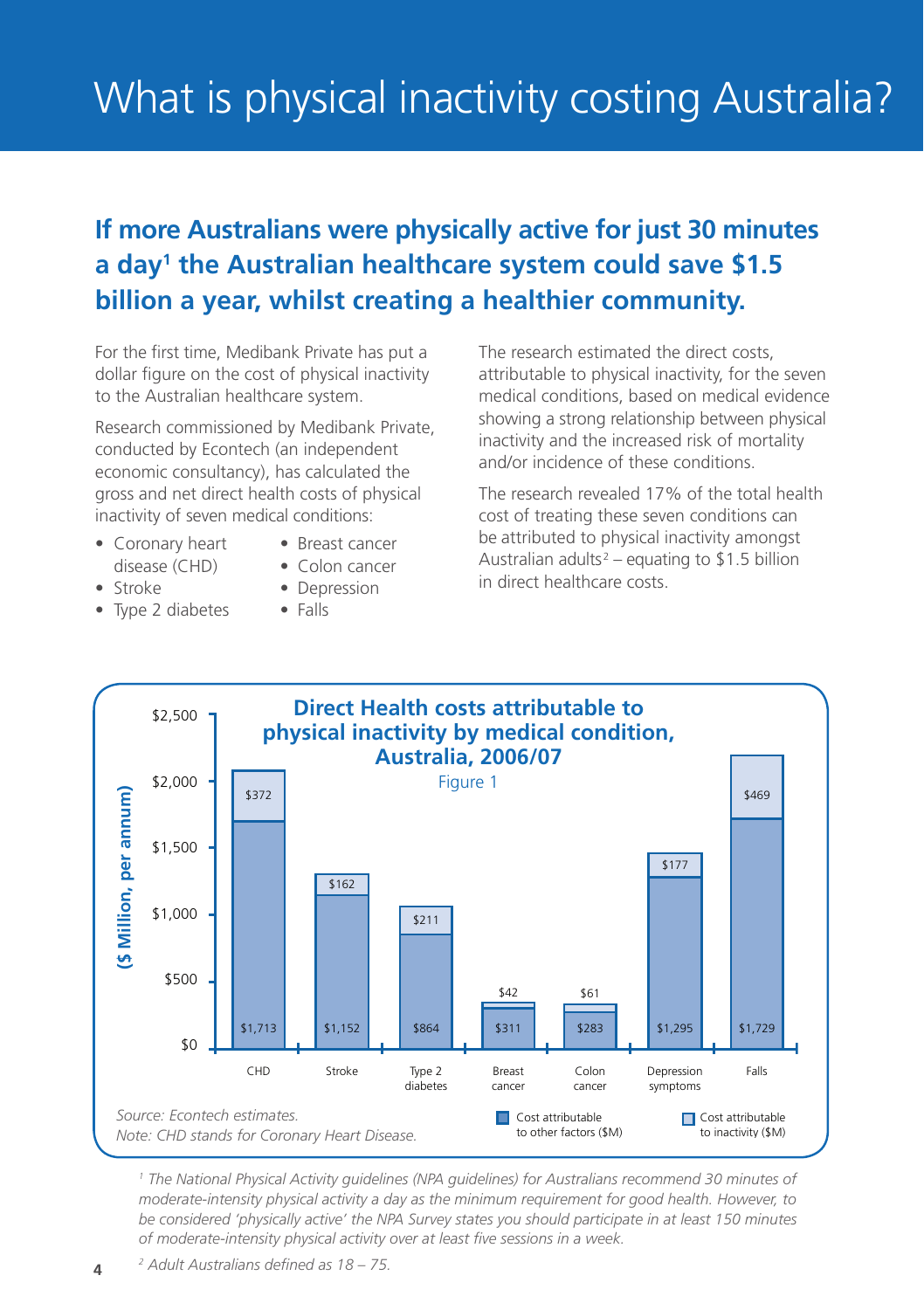The \$1.5 billion cost refers to direct health expenditure, in the public and private sectors, for the prevention, diagnosis and treatment of medical conditions attributable to physical inactivity.

Of the \$1.5 billion the largest proportion, \$468.7 million, is spent on costs related to falls. followed by \$371.5 million for costs related to Coronary Heart Disease due to physical inactivity.

The research calculated both the gross and net direct health costs of physical inactivity, \$1.5 billion is the gross cost. The net cost was calculated as the direct gross costs less the expenses associated with participation in physical activity including sports injuries and fitnessrelated expenses. The direct health costs of sports injuries and the cost of participating in fitness related activities was recorded at \$831.4 million.

These figures clearly demonstrate that the cost of physical inactivity far outweighs the cost of participating in fitness activities and the cost of healthcare for sports injuries.

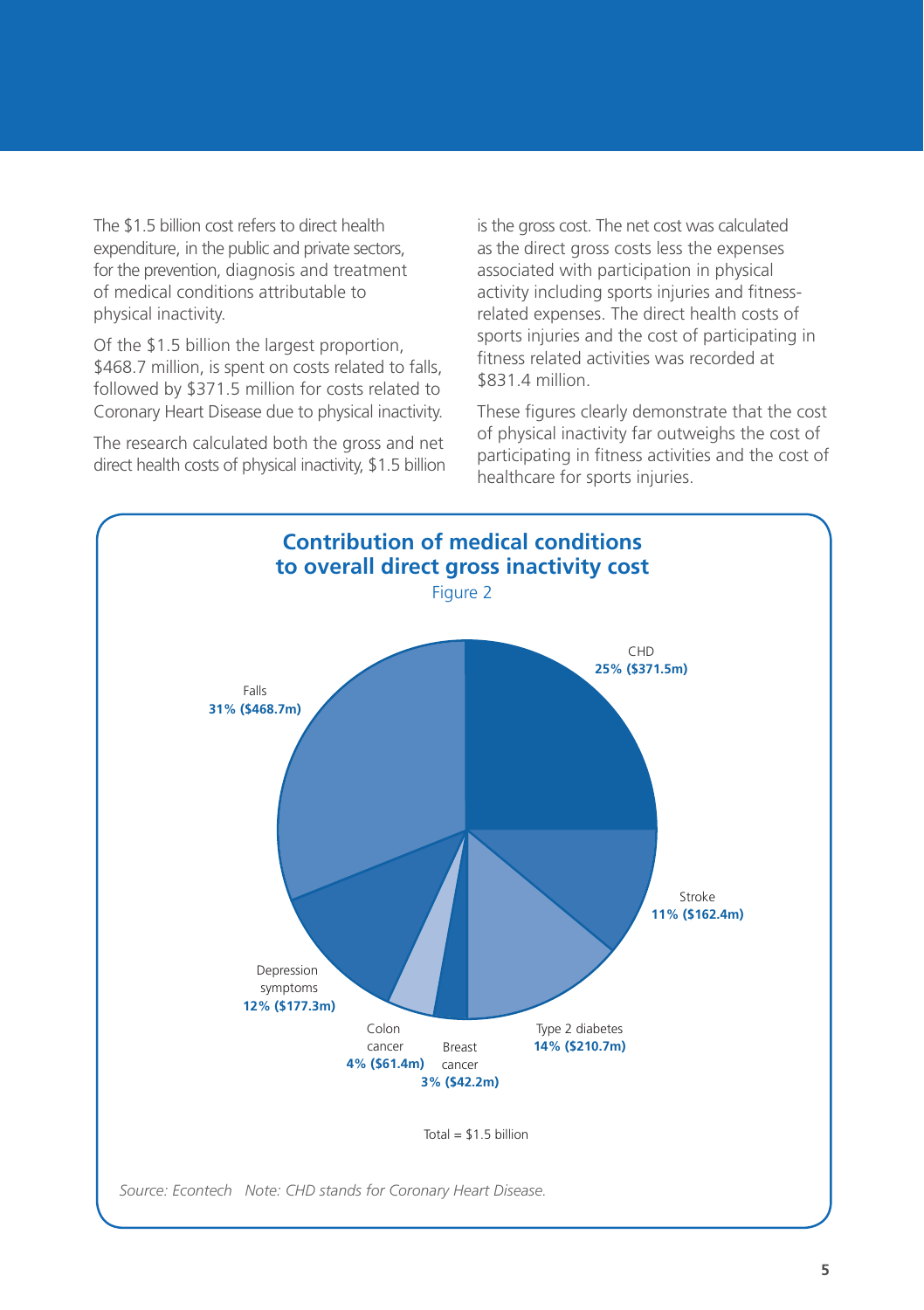# How much activity is enough?

### **It is widely accepted that physical activity is essential in improving health and wellbeing, but how much physical activity is enough to maintain a healthy lifestyle?**

According to Australia's National Physical Activity Survey, to be considered physically active, a total of at least 150 minutes (2.5 hours) of moderate activity should be completed over at least five separate sessions during a week.

The intensity of the physical activity should represent a noticable increase in a person's breathing and heart rate.

This is more straight forward than it may appear. For example 150 minutes can be broken down to a 15 minute walk – to the train, around the block, with the kid's to school – five times a week, plus one exercise session of one hour and 15 minutes a week, of whatever activity appeals to you.

#### **Are we doing enough?**

The 2000 National Physical Activity Survey found that 54.2% of the Australian adult population were not getting enough physical activity to remain healthy.

Assuming that the prevalence of inactivity has remained constant in 2007, the research reveals that close to nine million adult Australians are putting their health, quality and length of life at risk due to insufficient physical activity.



Note: (a) The estimates presented in this chart are age standardised<sup>3</sup>.

*(b) 2007 estimate was calculated by assuming the prevalence of inactivity remains unchanged for the period 2000-07.*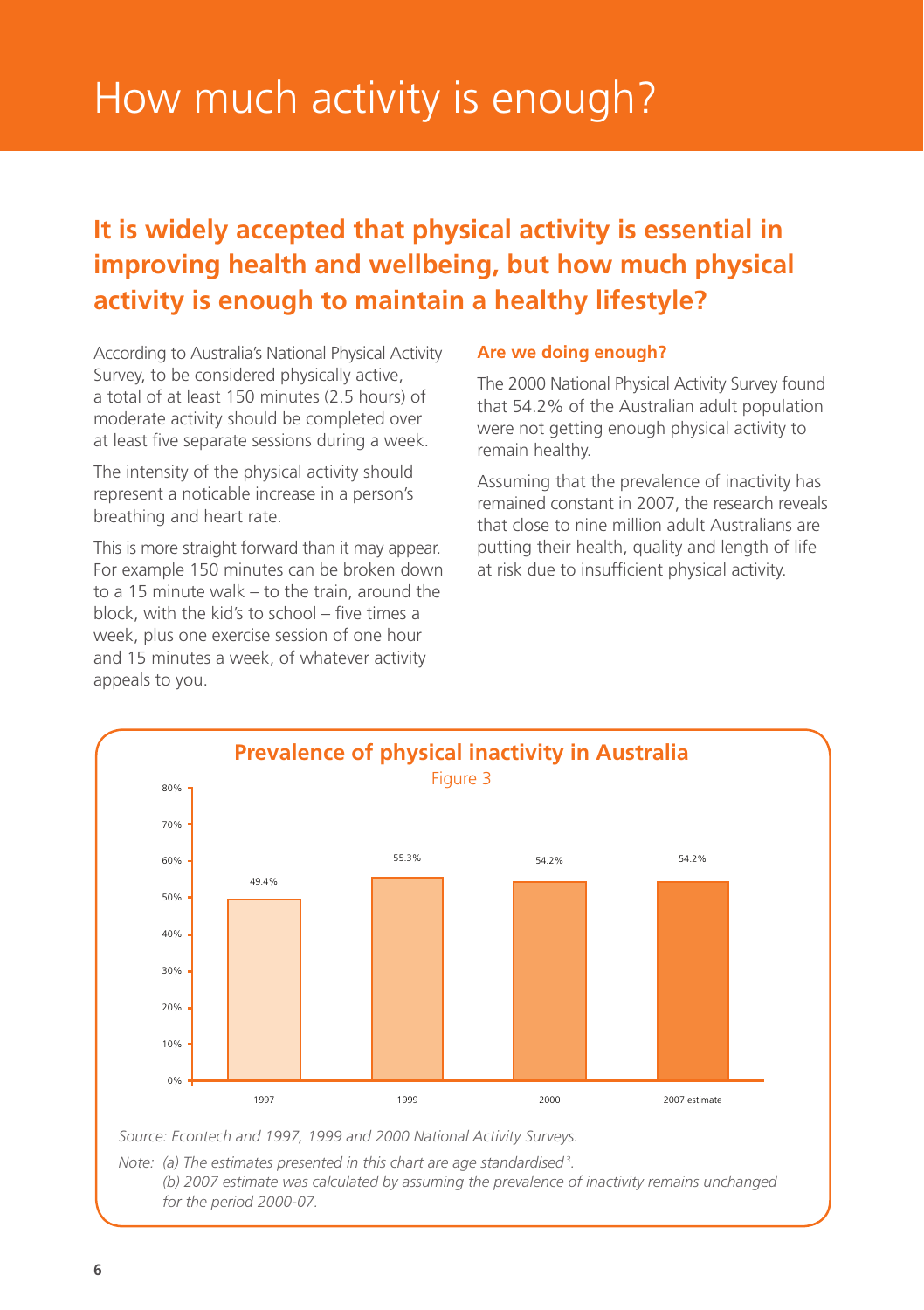

*Sedentary = Participating in little to no physical activity*

*Insufficient = Participating in physical activity, but less than required to be classified as physically active*

*Sufficient = Participating at least 150 minutes of moderate activity accrued over five sessions within a week*

#### **Are children active enough?**

The estimates of the prevalence of physical inactivity presented in this report do not include children and adolescents, which makes it highly likely that the total physical inactivity figures of the total Australian population are higher than those presented in this report.

*3 Age-standardised rates enable comparisons to be made between populations which have different age structures. It effectively minimises the effects of differences in age composition and thus facilitates valid comparison of rates for populations with different age compositions.*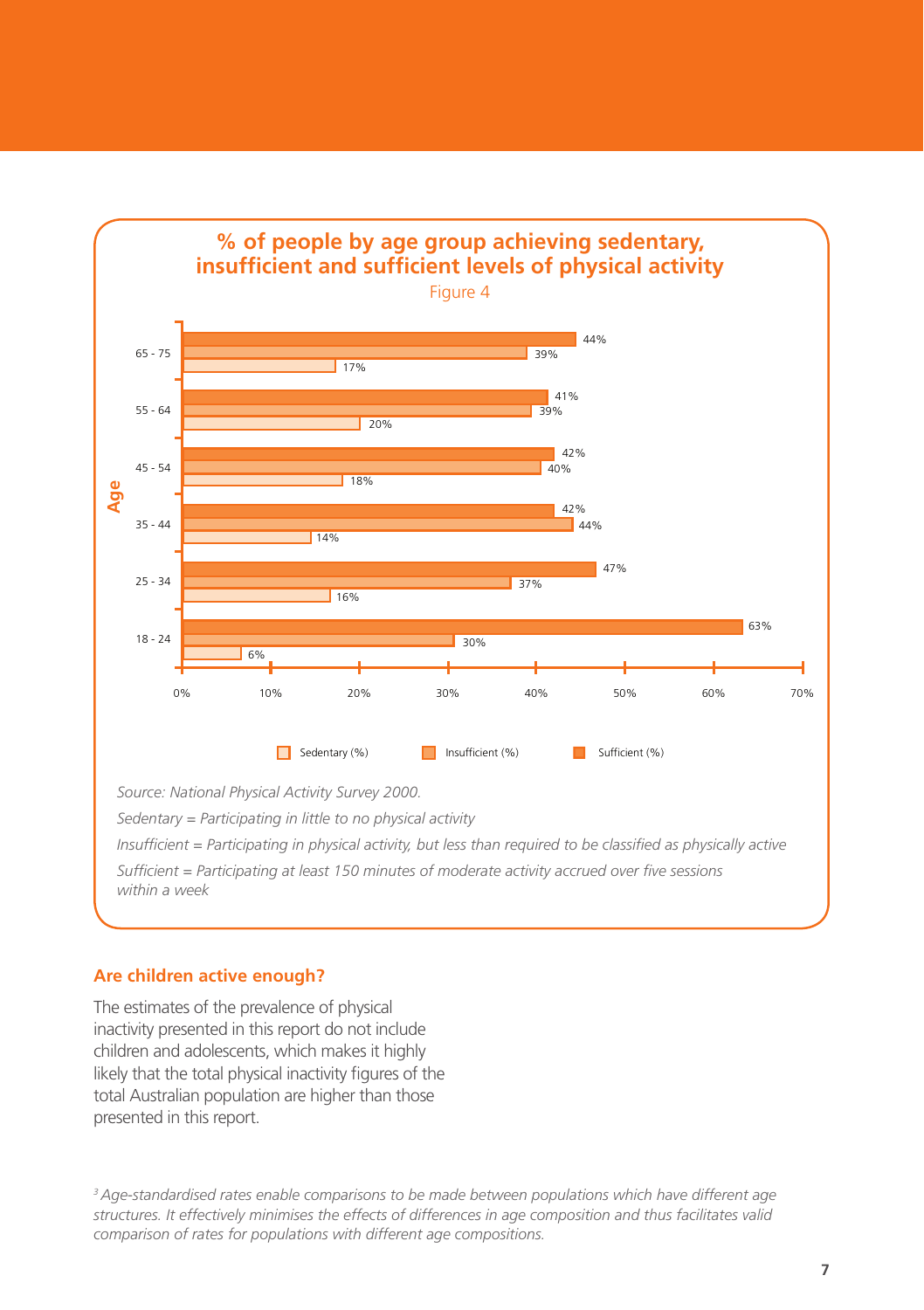# The health impacts of physical inactivity

### **Physical inactivity doubles the risk of cardiovascular disease, Type 2 diabetes, and obesity, and increases the risk of breast and bowel cancer, depression and anxiety<sup>4</sup> .**

According to the World Health Organisation, physical inactivity causes:

- 2 million deaths a year worldwide<sup>5</sup>;
- increases all causes of mortality.

To calculate the gross cost of physical inactivity this research measured the impact of physical inactivity on each of the seven medical conditions.

To estimate the proportion of the incidence of each medical condition that may be attributable to physical inactivity a formula was used to calculate the Population Attributable Risk (PAR) of each condition.

The PAR puts a value on the incidence of medical conditions amongst physically inactive Australian adults compared with physically active Australian adults.

It calculates the maximum proportion of the seven conditions attributable to physical inactivity, which shows the potential reduction in the prevalence of a disease or incident that could be achieved if the Australian adult population were more physically active.

For example, it is estimated that nearly 950,0006 Australian adults aged over 25 have diabetes. According to this research, up to 20% of this figure could be attributed to physical inactivity.



*<sup>4</sup> WHO (2002). Risks to health-promoting healthy living. World health report, pp 60.* 

*<sup>5</sup> World Health Organisation (2003), Global Strategy on Diet, Physical Activity and Health.* 

*<sup>6</sup> Australian Institute of Health and Welfare, Australia's health 2006, pg.70.*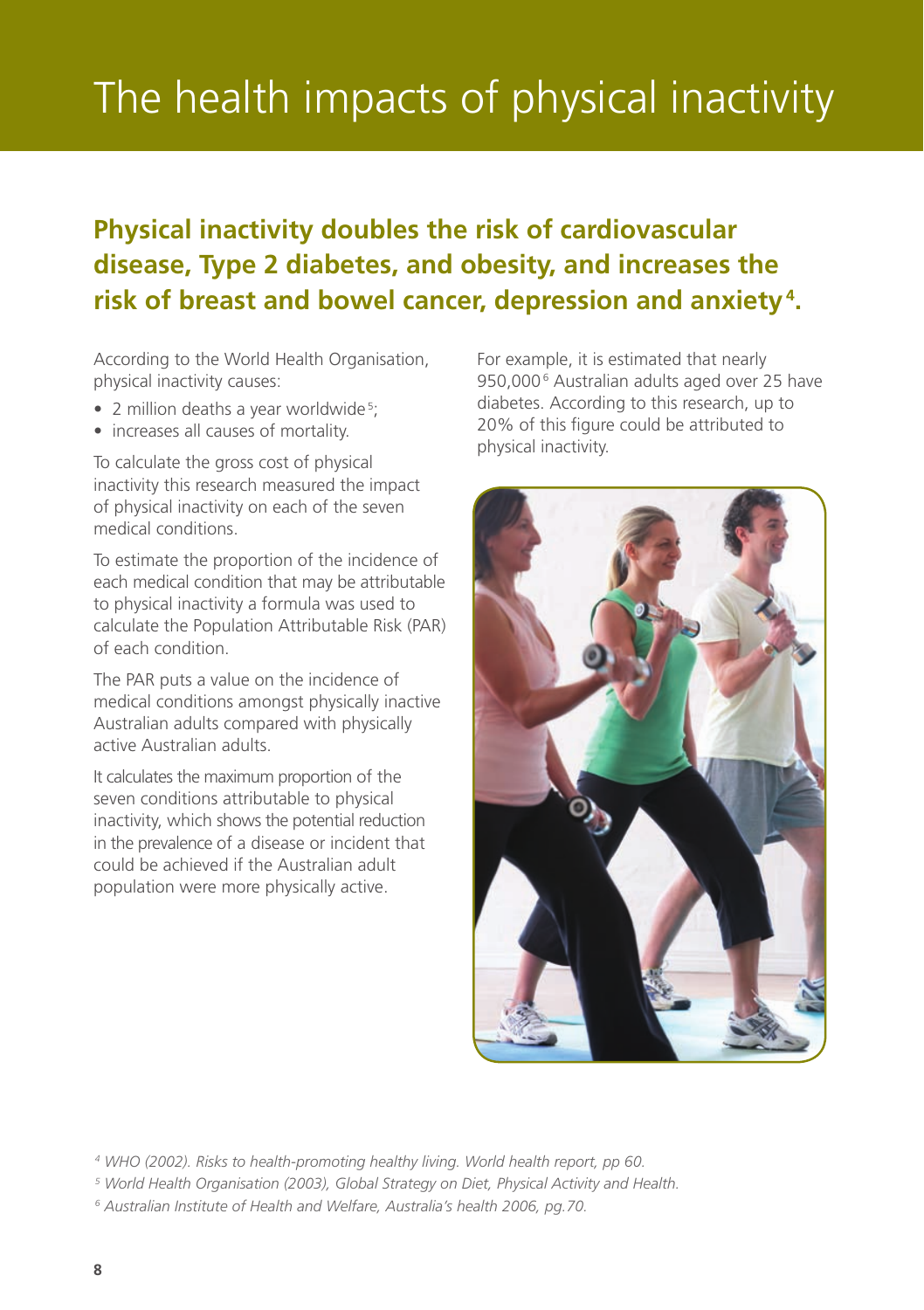

The PAR is calculated by looking at the prevalence of inactivity among Australian adults and the relative risk of the seven medical conditions.

The relative risk measures the association between physical inactivity and a particular medical condition and is determined by dividing the rate of the disease among inactive people by the rate of disease among active people.

The relative risk rates the increased risk of suffering from one of the conditions for physically inactive people in comparison to physically active people. For example, physically inactive people have a 40% higher risk of suffering from Coronary Heart Disease than those who are physically active and a 45% higher risk of contracting Type 2 diabetes.

#### **Relative risk estimates for selected conditions**

#### Figure 6

| <b>Medical Conditions</b>                                               | <b>Relative Risk</b> |
|-------------------------------------------------------------------------|----------------------|
| <b>CHD</b>                                                              | 40%                  |
| Stroke                                                                  | 26%                  |
| Type 2 diabetes                                                         | 45%                  |
| Breast cancer                                                           | 25%                  |
| Colon cancer                                                            | 40%                  |
| Depression symptoms                                                     | 25%                  |
| Falls                                                                   | 50%                  |
| Source: Armstrong et al. (2004) and Stephenson<br><i>et al. (2000).</i> |                      |

*Note: CHD stands for Coronary Heart Disease.*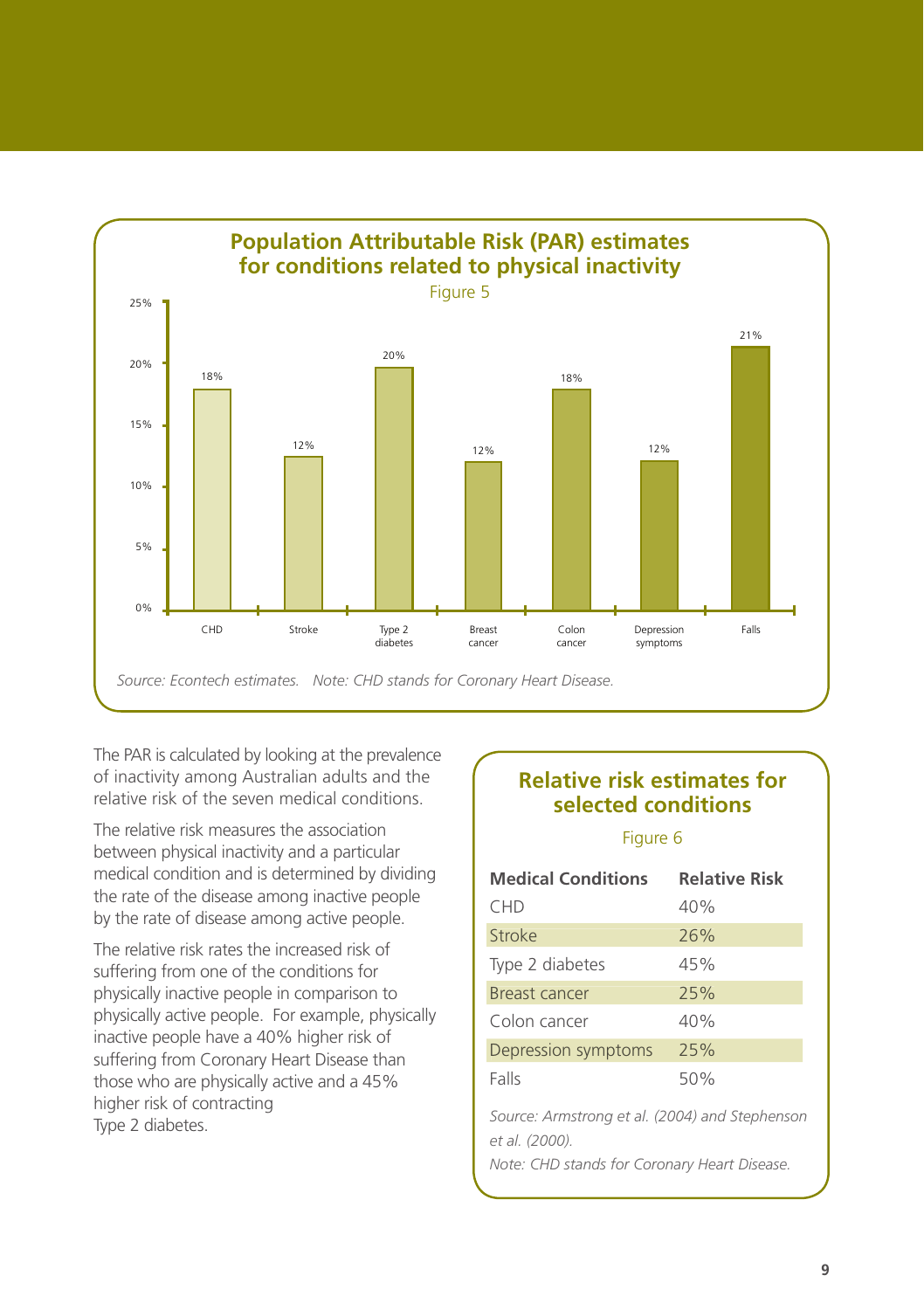# Other costs of physical inactivity

# **Of course there are also indirect and intangible health costs that come with the medical conditions attributable to physical inactivity.**

Costs such as:

- Pain, disability, anxiety, and suffering due to the medical conditions;
- A reduction in quality of life often for the person with the medical condition and their family;
- Shorter life expectancy; and
- An impact on workforce participation due to absenteeism and presenteeism.

Not participating in enough sport and physical activity during our lives clearly has a negative impact on our life expectancy and quality of life.

On average, participating in moderate to vigorous levels of physical activity throughout our life can add 2.5 years to the total life expectancy for both men and women.

In the current social environment of an ageing population and a society beset with preventable and chronic illnesses such as obesity and Type 2 diabetes, the message to move more and more often, is imperative to ensuring a healthier, more active, Australia.

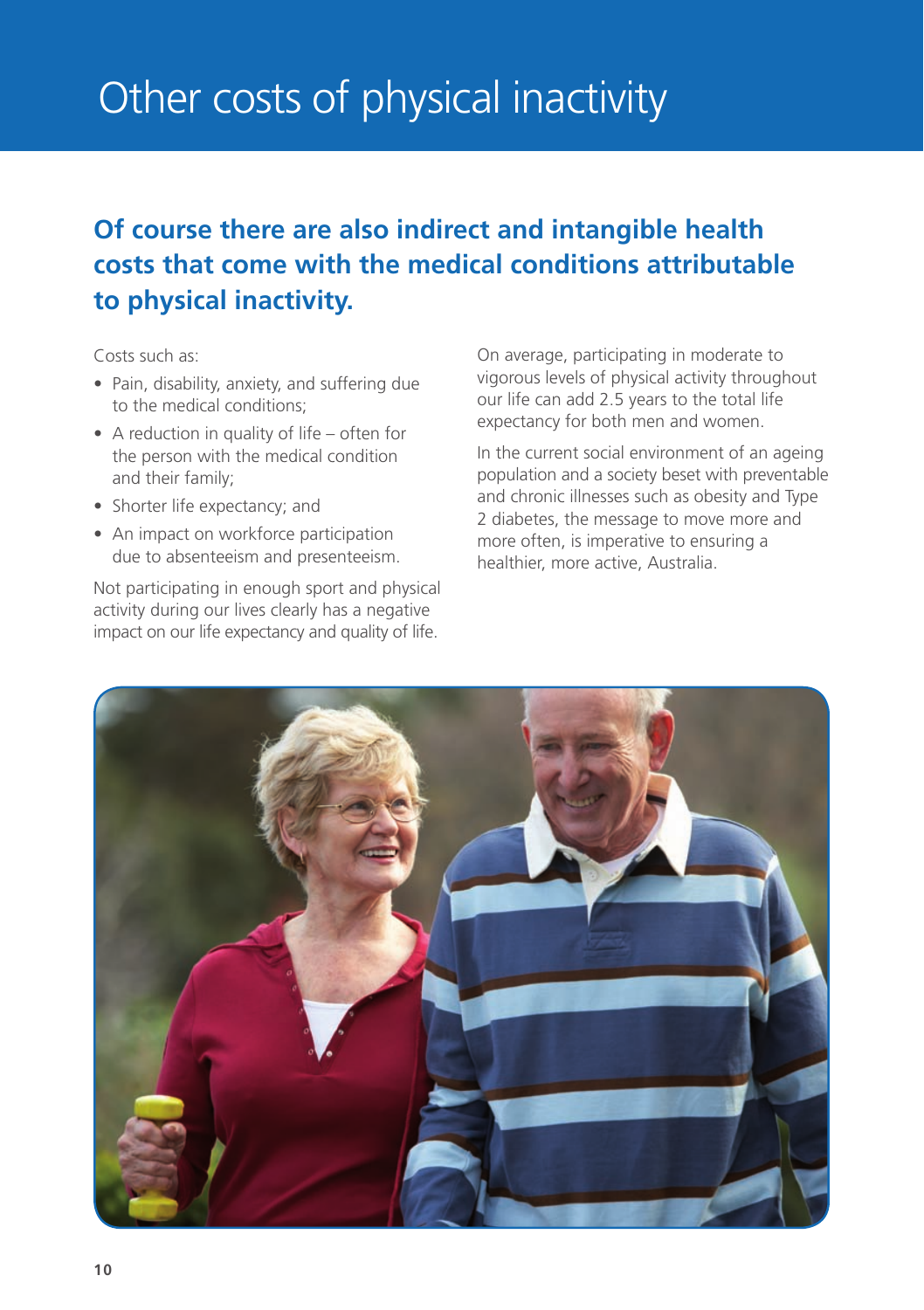# Need help getting active?

# **At Medibank Private we believe a good way to prevent sickness is to promote health and we want to help members take a more active role in managing their health and wellbeing.**

Medibank Private members have automatic access to *better*health online, a health, fitness and wellbeing program.

*better*health online offers exercise planners, healthy recipes, and health related articles to help people improve, or maintain, a healthy lifestyle.

For those with an active lifestyle but motivated to tackle specific sporting goals or training for competition, *better*health online also offers Active Sport Programs.

Active Sport Programs are prepared by experts to suit individual sporting ambitions and match various levels of expertise with daily warm-up and workout plans – the programs cover:

- Marathon
- • Fun Runs
- Open water swims
- Strength training
- Sprint distance triathlons
- Cycling
- • Skiing

Start getting more physically active by visiting *better*health online – medibank fitness2live.com.au.

### **About Medibank Private:**

Medibank Private is Australia's largest provider of private health insurance, covering over 3 million people. Medibank Private offers health insurance to all Australians through retail and corporate products, as well as catering for international students and visitors.

### **About Econtech:**

This research was conducted by Econtech on behalf of Medibank Private. Econtech is one of Australia's leading independent economic consultancies, with an emphasis on economic modelling. Specialising in consulting on taxation, policy and forecasting, as well as forecasting reports and software.